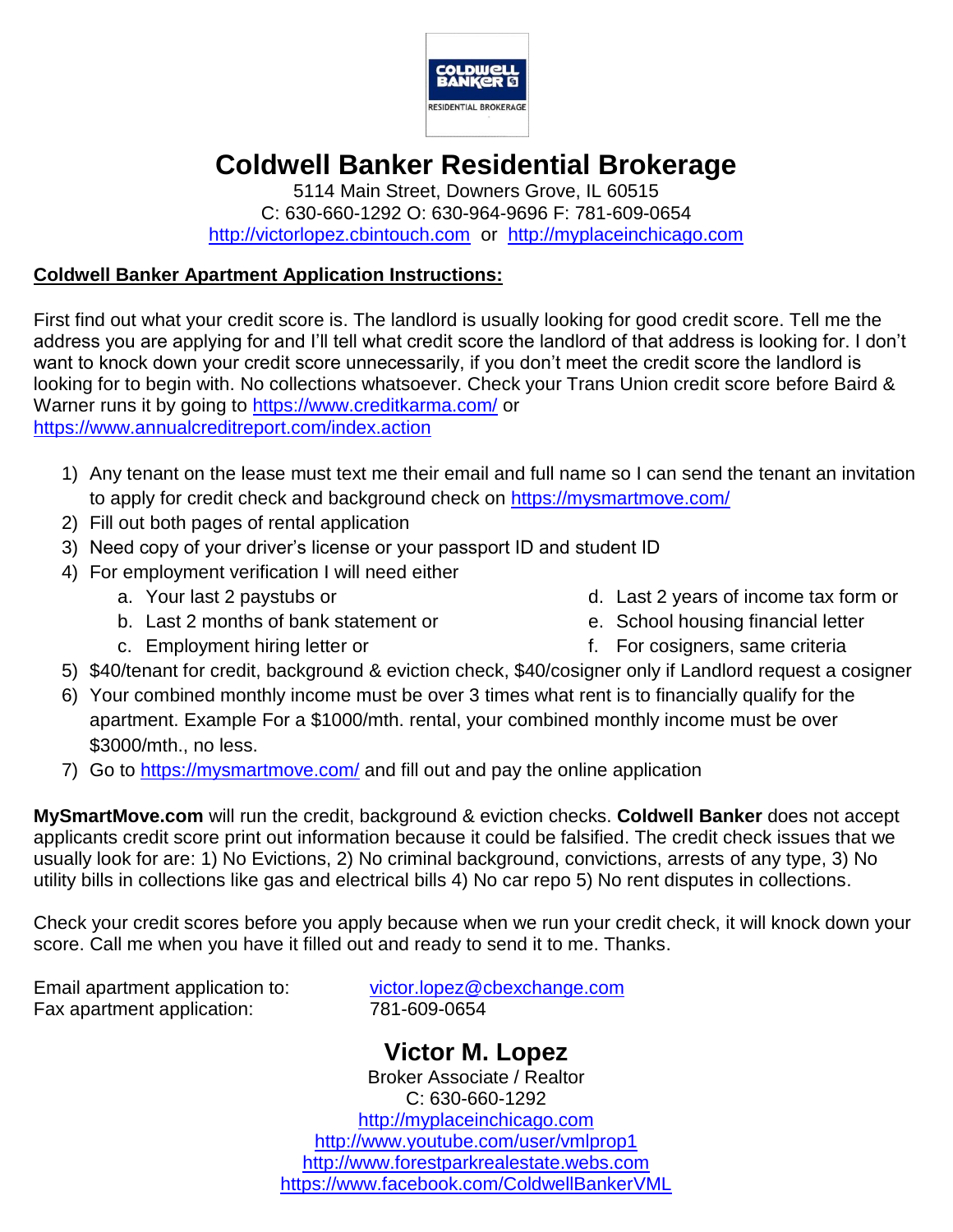

## RESIDENTIAL BROKERAGE

## **RENTAL DIVISION**

Phone 1-888-FINDERS www.chicagoapartmentfinders.com

## RENTAL APPLICATION \_\_\_\_\_\_\_\_\_\_\_\_\_\_\_\_

AGENT:  $-$ 

\_\_\_\_\_\_\_\_\_\_\_\_\_\_\_\_ LEASING CENTER:

\_\_\_\_\_\_\_\_\_\_\_\_\_\_\_\_ RENTAL DATE: REPLACEMENT: YES NO

| Management Company/Owner:                   |              |                                |                                |                                           |               |                                                  |                   |                      |        |       |      |           |
|---------------------------------------------|--------------|--------------------------------|--------------------------------|-------------------------------------------|---------------|--------------------------------------------------|-------------------|----------------------|--------|-------|------|-----------|
| <b>Rental Address:</b>                      |              |                                |                                |                                           |               |                                                  |                   | Unit:                |        |       |      |           |
| # of Bedrooms/Size:                         |              | Rent: \$                       |                                |                                           | Admin Fee: \$ |                                                  |                   | Security Deposit: \$ |        |       |      |           |
| Move In Date:                               |              | Move Out Date:                 |                                |                                           |               | Pet Fee/Deposit:                                 | $7$ YES $\Box$ NO |                      | Condo? |       | YES  | $\neg$ NO |
| <b>APPLICANT'S INFORMATION</b>              |              |                                |                                |                                           |               | OTHER APPLICANTS (please list all co-applicants) |                   |                      |        |       |      |           |
| Name:                                       |              |                                |                                |                                           |               | 1.                                               |                   |                      |        |       |      |           |
| SSN:                                        |              |                                | D.O.B:                         |                                           |               | 2.                                               |                   |                      |        |       |      |           |
| Driver's License:                           |              |                                | State:                         |                                           |               | 3.                                               |                   |                      |        |       |      |           |
| Email:                                      |              |                                |                                |                                           |               | <b>Total Number of Occupants:</b>                |                   |                      |        |       |      |           |
| <b>Emergency Contact Name:</b>              |              |                                |                                |                                           |               | Children's Ages:                                 |                   |                      |        |       |      |           |
| <b>Emergency Contact Phone:</b>             |              |                                |                                |                                           |               | Pets (include type and size):                    |                   |                      |        |       |      |           |
| <b>CURRENT ADDRESS:</b>                     | Rented       | Owned                          | Other                          |                                           |               | PREVIOUS ADDRESS:                                |                   | Rented               | Owned  | Other |      |           |
| <b>Current Address:</b>                     |              |                                |                                |                                           |               | Previous Address:                                |                   |                      |        |       |      |           |
| City:                                       |              | State:                         |                                | Zip:                                      |               | City:                                            |                   |                      | State: |       | Zip: |           |
| <b>Current Landlord Name:</b>               |              |                                |                                | Previous Landlord Name:                   |               |                                                  |                   |                      |        |       |      |           |
| <b>Current Landlord Phone:</b>              |              |                                |                                | Previous Landlord Phone:                  |               |                                                  |                   |                      |        |       |      |           |
| Lease Terms:                                | From:        |                                | To:                            |                                           |               | Lease Terms:                                     |                   | From:                |        | To:   |      |           |
| Monthly Rent: \$                            |              |                                |                                | Monthly Rent: \$                          |               |                                                  |                   |                      |        |       |      |           |
| $INCOME:$ Employed                          | Job Transfer | Self-Employed                  |                                | Seeking                                   |               | PREVIOUS EMPLOYER OR OTHER SOURCE OF INCOME      |                   |                      |        |       |      |           |
| Current Employer:                           |              |                                |                                |                                           |               | Employer:                                        |                   |                      |        |       |      |           |
| Address:                                    |              |                                |                                |                                           |               | Address:                                         |                   |                      |        |       |      |           |
| City:                                       |              | State:                         |                                | Zip:                                      |               | City:                                            |                   |                      | State: |       | Zip: |           |
| Supervisor:                                 |              | Phone:                         |                                |                                           |               | Supervisor:<br>Phone:                            |                   |                      |        |       |      |           |
| Position:                                   |              |                                |                                |                                           | Position:     |                                                  |                   |                      |        |       |      |           |
| <b>Full Time</b><br>Hire Date:<br>Part Time |              |                                | <b>Full Time</b><br>Hire Date: |                                           | Part Time     |                                                  |                   |                      |        |       |      |           |
| Monthly: \$                                 |              |                                | Monthly: \$                    |                                           |               |                                                  |                   |                      |        |       |      |           |
| Additional Income: \$<br>Type:              |              | Additional Income: \$<br>Type: |                                |                                           |               |                                                  |                   |                      |        |       |      |           |
| <b>SCHOOL INFORMATION</b>                   |              |                                |                                |                                           |               |                                                  |                   |                      |        |       |      |           |
| <b>Institution Name:</b>                    |              |                                |                                |                                           |               | Course of Study:                                 |                   |                      |        |       |      |           |
| Address:                                    |              |                                |                                | Full Time<br><b>Graduation Date:</b><br>⊓ |               | Part Time                                        |                   |                      |        |       |      |           |

#### AUTHORIZATION AND ACKNOWLEDGEMENT

Coldwell Banker Rental Division does its best to match properties and tenants, but does not accept or reject any application. The final review and determination regarding the suitability of the prospective tenant rests solely with the landlord. I authorize Coldwell Banker Rental Division and/or a representative of the landlord to check my credit, criminal record, employment and rental history and share that information with the property owner and/or representative of the landlord. Coldwell Banker Rental Division cannot be held responsible for any lease terms agreed between landlord and tenant or any errors or omissions on the lease.



CBRD does not discriminate in the sale, rentals and financing of dwellings on the basis of race, color, national origin, ancestry, religion, sex, age, familial status, marital status, parental status, handicap, disability, sexual orientation, transgender status, transsexual status, military status, unfavorable discharge from military service, source of legal income or any legally protected class. SIGNATURE DATE

©2017 Coldwell Banker Residential Real Estate LLC. All Rights Reserved. Coldwell Banker Residential Brokerage fully supports the principles of the Fair Housing Act and the Equal Opportunity Act. Operated by a subsidiary of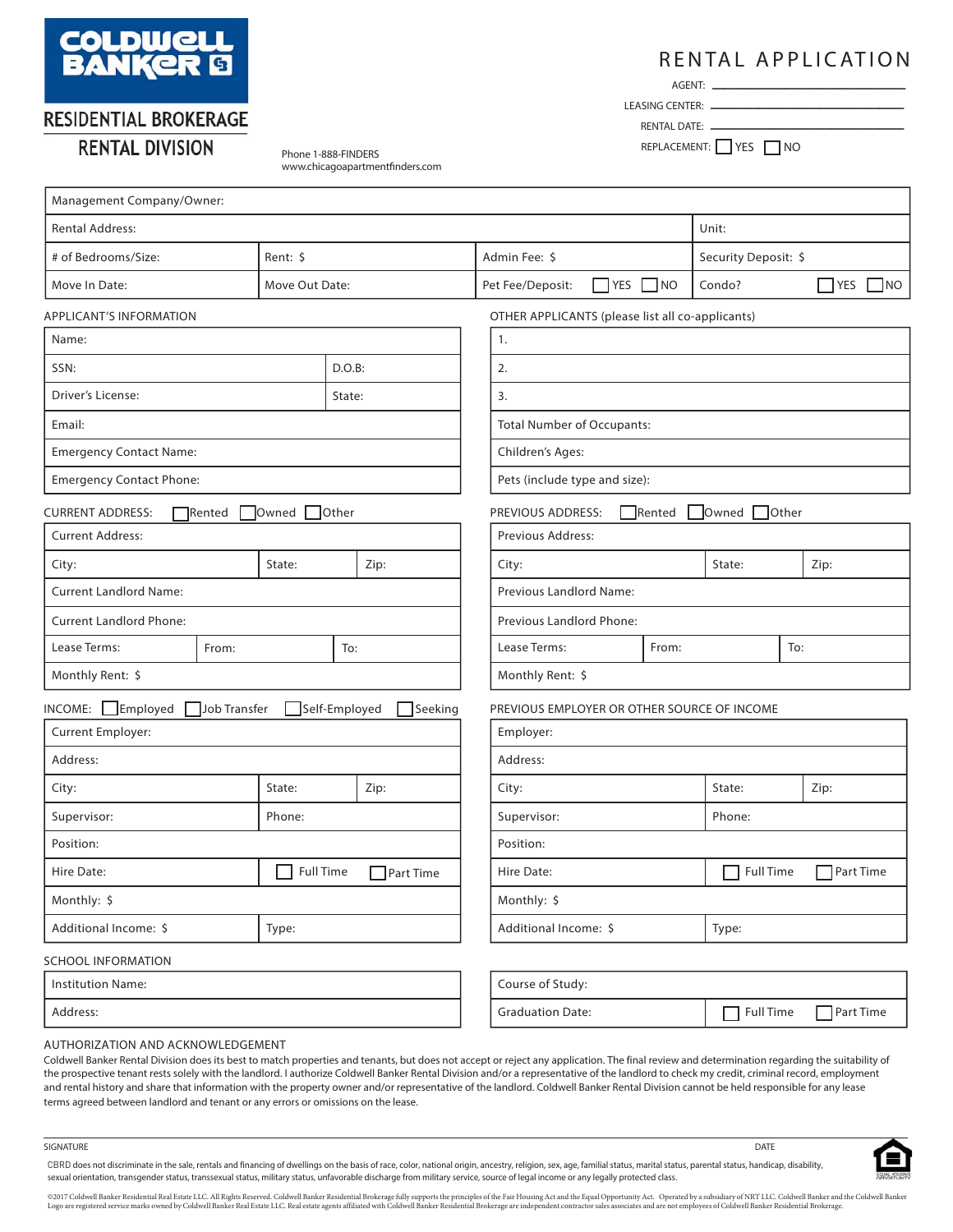

## LANDLORD VERIFICATION FORM

## RESIDENTIAL BROKERAGE

## **RENTAL DIVISION**

Phone 1-888-FINDERS www.chicagoapartmentfinders.com

#### REQUESTING VERIFICATION FROM:

| Property Owner/Rep: |
|---------------------|
| Phone               |
| Fax:                |
| Email:              |

#### PLEASE FAX OR EMAIL BACK TO:

Leasing Agent: Phone:

Fax:

Email:

#### I hereby authorize my landlord to disclose the information listed on the bottom portion of this form to COLDWELL BANKER RENTAL DIVISION.

| APPLICANT'S CURRENT OR MOST RECENT LEASE ADDRESS |                                                                                                                                                                                                                                                                                                                                                                                                                                       |                                                                                                                                             | <b>UNIT NUMBER</b>                                      |
|--------------------------------------------------|---------------------------------------------------------------------------------------------------------------------------------------------------------------------------------------------------------------------------------------------------------------------------------------------------------------------------------------------------------------------------------------------------------------------------------------|---------------------------------------------------------------------------------------------------------------------------------------------|---------------------------------------------------------|
| APPLICANT SIGNATURE                              |                                                                                                                                                                                                                                                                                                                                                                                                                                       | APPLICANT NAME (PRINTED)                                                                                                                    | DATE                                                    |
|                                                  | FOR LANDLORD OR CBRD AGENT TO FILL OUT:                                                                                                                                                                                                                                                                                                                                                                                               |                                                                                                                                             |                                                         |
| To Whom it May Concern:                          | complete an application for an apartment for the above named applicant.                                                                                                                                                                                                                                                                                                                                                               | Please complete the following as soon as possible and fax it back to Coldwell Banker Rental Divsion. This information is needed in order to |                                                         |
| Monthly Rent:<br>Lease Term:                     | $\begin{picture}(20,10) \put(0,0){\vector(1,0){100}} \put(15,0){\vector(1,0){100}} \put(15,0){\vector(1,0){100}} \put(15,0){\vector(1,0){100}} \put(15,0){\vector(1,0){100}} \put(15,0){\vector(1,0){100}} \put(15,0){\vector(1,0){100}} \put(15,0){\vector(1,0){100}} \put(15,0){\vector(1,0){100}} \put(15,0){\vector(1,0){100}} \put(15,0){\vector(1,0){100}} \$<br>From: ________ / _______ / _______<br>To: $\frac{\sqrt{2}}{2}$ | Has rent been paid on time?<br>Would you rent to them again?                                                                                | YES I<br>N <sub>O</sub><br><b>YES</b><br>П<br><b>NO</b> |
| <b>Additional Comments:</b>                      |                                                                                                                                                                                                                                                                                                                                                                                                                                       |                                                                                                                                             |                                                         |
|                                                  |                                                                                                                                                                                                                                                                                                                                                                                                                                       |                                                                                                                                             |                                                         |
|                                                  | <b>FAXED AUTHORIZATION</b><br>PHONE AUTHORIZATION                                                                                                                                                                                                                                                                                                                                                                                     |                                                                                                                                             |                                                         |
| LANDLORD'S REPRESENTATIVE (Please print)         |                                                                                                                                                                                                                                                                                                                                                                                                                                       | CBRD AGENT NAME (Please print)                                                                                                              |                                                         |
|                                                  | VERIFIER'S SIGNATURE (Person filling out this form)                                                                                                                                                                                                                                                                                                                                                                                   | <b>DATE</b>                                                                                                                                 |                                                         |

Please complete and fax or email this form back to Coldwell Banker Rental Division using the number listed above. We appreciate your prompt response. Thank You!

©2017 Coldwell Banker Residential Real Estate LLC. All Rights Reserved. Coldwell Banker Residential Brokerage fully supports the principles of the Fair Housing Act and the Equal Opportunity Act. Operated by a subsidiary of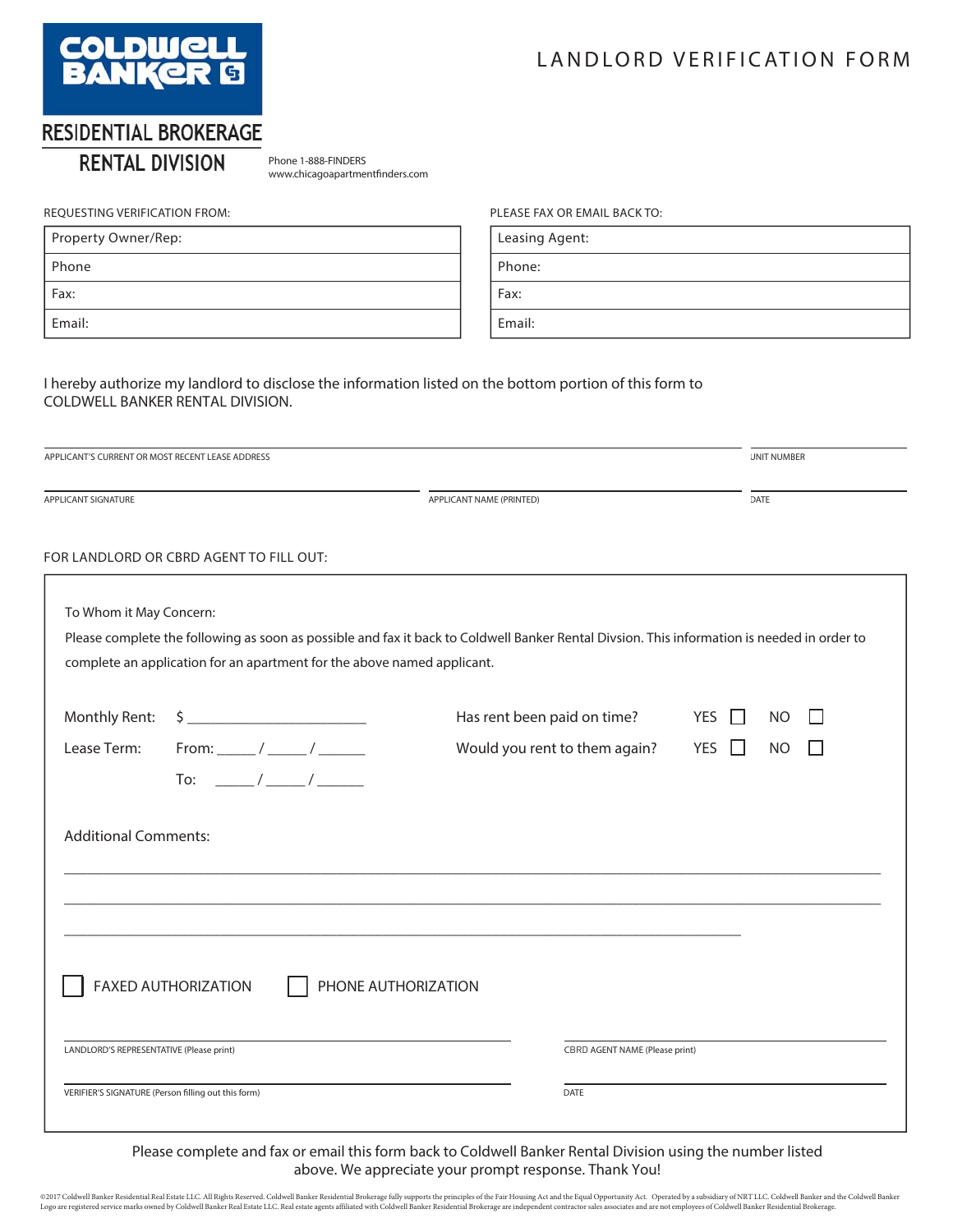

## **EMPLOYMENT VERIFICATION FORM**

## RESIDENTIAL BROKERAGE

## **RENTAL DIVISION**

Phone 1-888-FINDERS www.chicagoapartmentfinders.com

#### REQUESTING VERIFICATION FROM:

| Company Name: |
|---------------|
| Contact Name: |
| Phone:        |
| Fax:          |

#### PLEASE FAX OR EMAIL BACK TO:

Leasing Agent:

Phone:

Fax:

Email:

I hereby authorize my employer to disclose the information listed on the bottom portion of this form to COLDWELL BANKER RENTAL DIVISION.

APPLICANT SIGNATURE

APPLICANT NAME (PRINTED)

DATE

SSN

#### FOR EMPLOYER OR CBRD AGENT TO FILL OUT:

| To Whom it May Concern:                                                                                                   |                                 |                   |
|---------------------------------------------------------------------------------------------------------------------------|---------------------------------|-------------------|
|                                                                                                                           |                                 |                   |
| Please complete the following as soon as possible and fax it back to Coldwell Banker Rental Division. This information is |                                 |                   |
| needed in order to complete an application for an apartment for the above named applicant.                                |                                 |                   |
| Employee Hire Date: _____/ _____/ _____                                                                                   |                                 |                   |
|                                                                                                                           | Current Salary / Wage:          |                   |
| $\overline{\phantom{a}}$ NO<br>Full Time Employee? □ YES                                                                  | <b>Additional Compensation:</b> | $\frac{1}{2}$ per |
|                                                                                                                           |                                 |                   |
| <b>Additional Comments:</b>                                                                                               |                                 |                   |
|                                                                                                                           |                                 |                   |
|                                                                                                                           |                                 |                   |
|                                                                                                                           |                                 |                   |
|                                                                                                                           |                                 |                   |
| <b>FAXED AUTHORIZATION</b><br>PHONE AUTHORIZATION                                                                         |                                 |                   |
|                                                                                                                           |                                 |                   |
| EMPLOYER'S REPRESENTATIVE (Please print)                                                                                  | CBRD AGENT NAME (Please print)  |                   |
|                                                                                                                           |                                 |                   |
| VERIFIER'S SIGNATURE (Person filling out this form)                                                                       | <b>DATE</b>                     |                   |
|                                                                                                                           |                                 |                   |

#### Please complete and fax or email this form back to Coldwell Banker Rental Division using the number listed above. We appreciate your prompt response. Thank You!

©2017 Coldwell Banker Residential Real Estate LLC. All Rights Reserved. Coldwell Banker Residential Brokerage fully supports the principles of the Fair Housing Act and the Equal Opportunity Act. Operated by a subsidiary of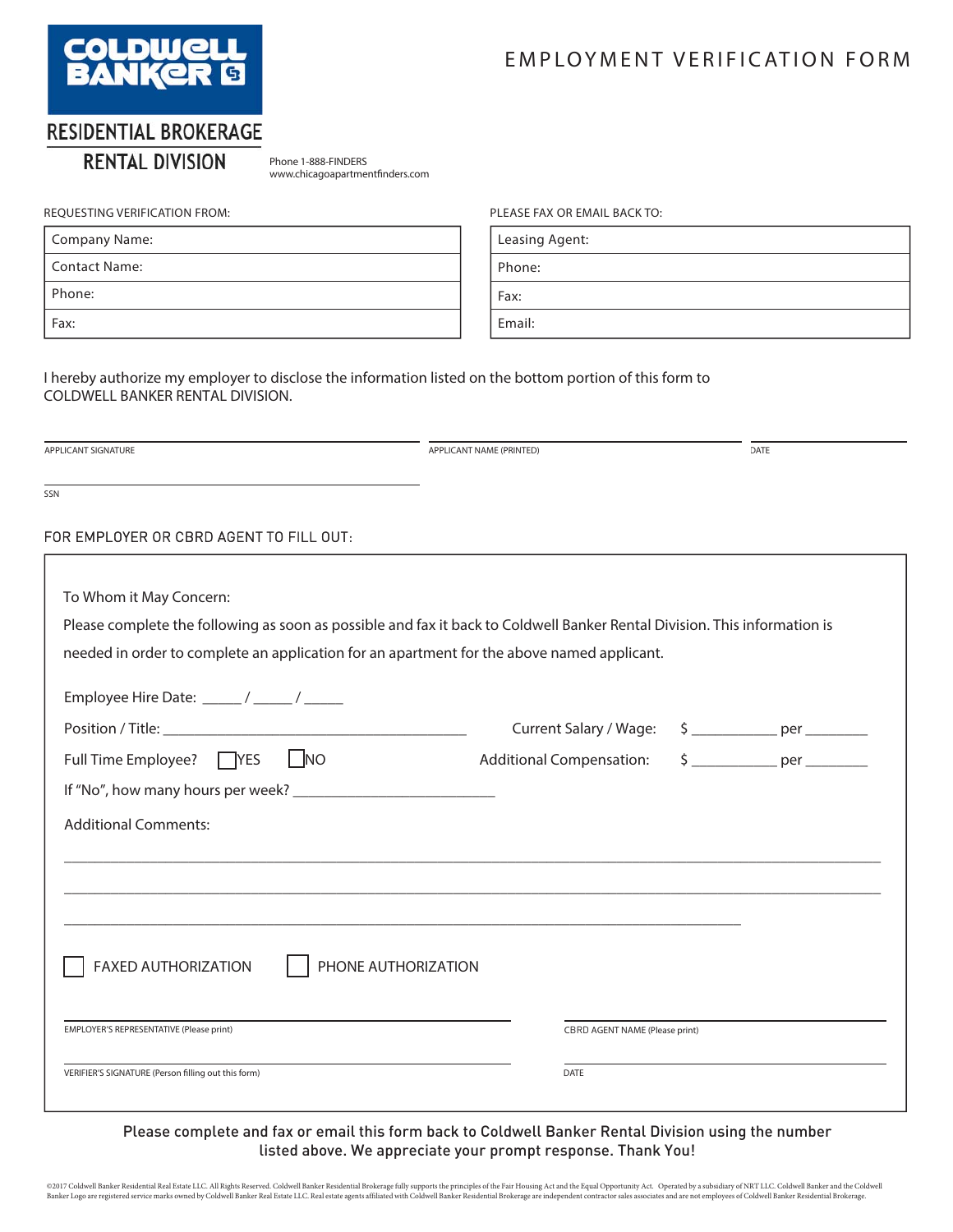

## **RENTAL SUMMARY & RECEIPT**

AGENT: \_\_\_\_\_\_\_\_\_\_\_\_\_\_\_\_\_\_\_\_\_\_\_\_\_\_\_\_\_\_\_\_\_\_\_\_\_\_\_\_\_\_\_\_\_\_\_\_\_\_\_\_\_\_\_\_

LEASING CENTER: \_\_\_\_\_\_\_\_\_\_\_\_\_\_\_RENTAL DATE: \_\_\_\_\_\_\_\_\_\_\_\_\_\_\_\_\_\_\_\_

REPLACEMENT: Yes No

**RESIDENTIAL BROKERAGE** 

Phone 1-888-FINDERS www.chicagoapartmentfinders.com

| Management Company/Owner: |  |
|---------------------------|--|
|                           |  |

Rental Address: \_\_\_\_\_\_\_\_\_\_\_\_\_\_\_\_\_\_\_\_\_\_\_\_\_\_\_\_\_\_\_\_\_\_\_\_\_\_\_\_\_\_\_\_\_\_\_\_\_\_\_\_\_\_\_\_\_\_\_\_\_\_\_\_ Unit # \_\_\_\_\_\_\_\_\_\_\_\_\_\_\_\_\_\_\_\_\_\_\_\_\_

| UIIIL # |  |  |
|---------|--|--|
|         |  |  |
|         |  |  |
|         |  |  |
| Unit #  |  |  |
|         |  |  |

| Backup Address: _                                                                                                                                                                                                                                       |                                                  |                              | Unit #                                     |                  |                       |
|---------------------------------------------------------------------------------------------------------------------------------------------------------------------------------------------------------------------------------------------------------|--------------------------------------------------|------------------------------|--------------------------------------------|------------------|-----------------------|
| Lease Start Date: __________                                                                                                                                                                                                                            | Requested Move In Date:                          | UTILITIES:                   | Included?                                  | <b>EXTRAS:</b>   | Included?             |
| Lease End Date: ____________                                                                                                                                                                                                                            |                                                  | Heat                         | $\blacksquare$ Yes $\blacksquare$ No       | Internet         | Yes No                |
| The Lease Start Date is the date set by the Landlord and is                                                                                                                                                                                             |                                                  | Electricity                  | $\exists$ Yes $\Box$ No                    | Cable            | $\gamma$ es $\Box$ No |
| typically the first day of the month. The Move in Date is the                                                                                                                                                                                           |                                                  | <b>Cooking Gas</b>           | <b>Pres</b><br>$\overline{\phantom{a}}$ No | A/C              | Yes No                |
| actual date on which you receive keys or otherwise take<br>possession of the apartment. Please note that if your Move<br>in Date takes place before or is otherwise different from the<br>Lease Start Date, the Landlord may require pro-rated rent for |                                                  | PETS: (please list any pets) |                                            | How many?        | Weight?               |
| each day that you are in possession of the unit in advance of<br>the Lease Start Date.                                                                                                                                                                  |                                                  | Pet Fee:                     | \$                                         | Pet Deposit:     | $\overline{\xi}$      |
|                                                                                                                                                                                                                                                         |                                                  | Rent:                        | \$                                         |                  | Due:                  |
| Is this a Condo? $\sqrt{1 + 2}$ Yes                                                                                                                                                                                                                     | No                                               |                              |                                            |                  |                       |
| I understand all condominium fees or deposits required in                                                                                                                                                                                               |                                                  | <b>Application Fee:</b>      | \$                                         |                  | Due:                  |
| connection with moving in or moving out of a condominium<br>building are my responsibility. These fees and deposits are                                                                                                                                 |                                                  | Admin Fee:                   | \$                                         |                  | Due:                  |
| set by the condominium association of each building and are<br>subject to change or adjustment at any time. A move-in may                                                                                                                               |                                                  | <b>Security Deposit:</b>     | \$                                         |                  | Due:                  |
| not be able to be scheduled or permitted without advance<br>payment of these fees and/or deposits.                                                                                                                                                      |                                                  |                              | \$                                         |                  | Due:                  |
|                                                                                                                                                                                                                                                         |                                                  |                              | $\zeta$                                    |                  | Due:                  |
| Is Parking reauested?<br>Yes<br><b>No</b>                                                                                                                                                                                                               | Is Parking included in rent?<br>Yes<br><b>No</b> |                              | <b>Total Due Today:</b>                    | $\overline{\xi}$ |                       |
| I understand that parking availability and pricing is not guaranteed.                                                                                                                                                                                   |                                                  |                              | PAYMENTS RECEIVED TODAY                    |                  |                       |
|                                                                                                                                                                                                                                                         |                                                  | Payable to:                  | Payment Type                               |                  | Amount                |
| ___ Garage ____ Tandem ____ Covered ____ Uncovered                                                                                                                                                                                                      |                                                  |                              |                                            |                  | $\zeta$               |
|                                                                                                                                                                                                                                                         |                                                  |                              |                                            |                  |                       |

I understand that unless I am submitting written repair requests with this application that I am applying for and accepting this unit on an "as is" basis in its current condition. If repairs are needed in the future, requests should be submitted directly to the landlord.

Please initial: \_\_\_\_\_\_/\_\_\_\_\_\_/\_\_\_\_\_\_/ \_\_\_\_\_/ \_\_\_\_\_\_\_\_/

TOTAL RECEIVED TODAY: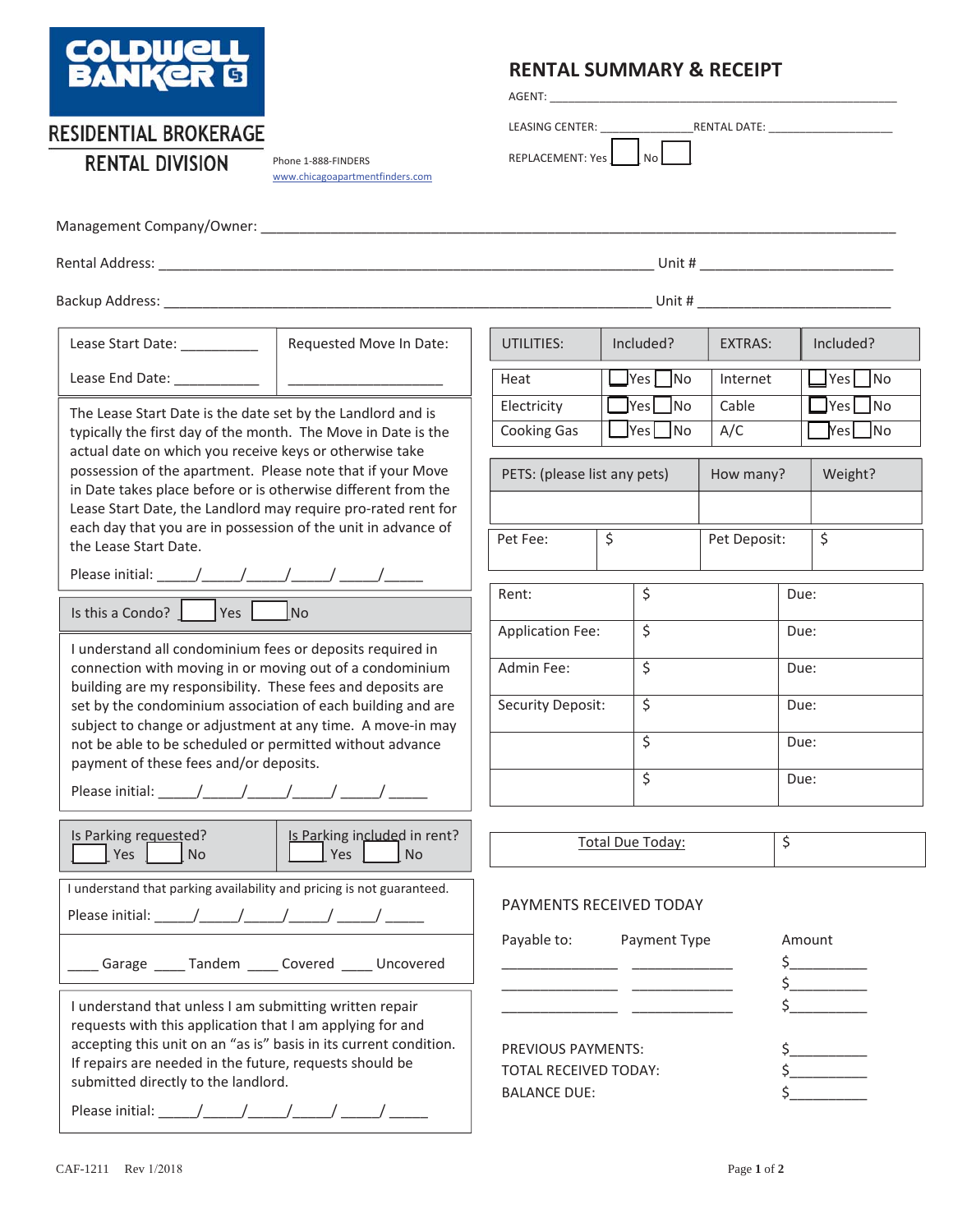#### APPLICANT INFORMATION:

|                                                                                              | Phone: <u>___________</u> | Email: Email: All and the state of the state of the state of the state of the state of the state of the state of the state of the state of the state of the state of the state of the state of the state of the state of the s |
|----------------------------------------------------------------------------------------------|---------------------------|--------------------------------------------------------------------------------------------------------------------------------------------------------------------------------------------------------------------------------|
| Cosigner:                                                                                    | Phone:                    | Email:                                                                                                                                                                                                                         |
| Name:<br>the contract of the contract of the contract of the contract of the contract of     | Phone:                    | Email:                                                                                                                                                                                                                         |
| Cosigner:<br>the contract of the contract of the contract of the contract of the contract of | Phone:                    | Email:                                                                                                                                                                                                                         |
| Name:                                                                                        | Phone:                    | Email:                                                                                                                                                                                                                         |
| Cosigner:                                                                                    | Phone:                    | Email:                                                                                                                                                                                                                         |

#### **COLDWELL BANKER RENTAL DIVISION (CBRD) CANCELLATION POLICY**

I understand that the payment being made by me is entirely non-refundable except where: 1) the unit for which the applicant applies is unavailable (i.e. already rented). In which case, the applicant shall receive a full refund of his or her payment made to CBRD; or 2) the application is not accepted by the landlord. In which case, the applicant shall receive a full payment made to CBRD less the credit check/ application fee. In all other instances the deposit will be retained in its entirety by CBRD and/or the landlord as liquidated damages, it being understood that such amount is a reasonable measure of damages for the unit being removed from the market and is not a penalty. Depending on the payment type, refund payments will be issued within 7 business days of request.

 $\frac{1}{2}$   $\frac{1}{2}$   $\frac{1}{2}$   $\frac{1}{2}$   $\frac{1}{2}$  (Please initial) I have read and understood the above cancellation policy and accept its terms.

DEFAULT CLAUSE: The apartment approval process requires cooperation by the applicant. Failure by the applicant to (i) remit the balance of any partial payment owed to CBRD; (ii) provide any additional information or documentation required by the landlord or CBRD as part of the approval process; or (iii) consent to non-material differences between the listing agreement and the actual lease; or (iv) execute a written lease agreement or submit a security deposit (if required by landlord), shall constitute a default and shall result in forfeiture of all monies previously paid to Z. **Failure to comply with such requests within 72 hours shall be deemed a default.**

 $\frac{1}{1-\frac{1}{1-\frac{1}{1-\frac{1}{1-\frac{1}{1-\frac{1}{1-\frac{1}{1-\frac{1}{1-\frac{1}{1-\frac{1}{1-\frac{1}{1-\frac{1}{1-\frac{1}{1-\frac{1}{1-\frac{1}{1-\frac{1}{1-\frac{1}{1-\frac{1}{1-\frac{1}{1-\frac{1}{1-\frac{1}{1-\frac{1}{1-\frac{1}{1-\frac{1}{1-\frac{1}{1-\frac{1}{1-\frac{1}{1-\frac{1}{1-\frac{1}{1-\frac{1}{1-\frac{1}{1-\frac{1}{1-\frac{1}{1-\frac{1}{1-\frac{1}{1-\frac{1}{1-\frac{1$ its terms.

#### **AUTHORIZATION AND ACKNOWLEDGEMENT**

Coldwell Banker Rental Division does its best to match properties and tenants, but does not accept or reject any application. The final review and determination regarding the suitability of the prospective tenant rests solely with the landlord. I authorize Coldwell Banker Rental Division and/or a representative of the landlord to check my credit, criminal record, employment and rental history and share that information with the property owner and/or representative of the landlord. Coldwell Banker Rental Division cannot be held responsible for any lease terms agreed between landlord and tenant or any errors or omissions on the lease.

| 1.        |             |                  |             |  |
|-----------|-------------|------------------|-------------|--|
| SIGNATURE | DATE        | SIGNATURE        | <b>DATE</b> |  |
| 3.        |             | 4.               |             |  |
| SIGNATURE | <b>DATE</b> | <b>SIGNATURE</b> | <b>DATE</b> |  |
| 5.        |             | 6.               |             |  |
| SIGNATURE | <b>DATE</b> | <b>SIGNATURE</b> | <b>DATE</b> |  |

CBRD does not discriminate in the sale, rentals and financing of dwellings on the basis of race, color, national origin, ancestry, religion, sex, age, familial status, marital status, parental status, handicap, disability, sexual orientation, transgender status, transsexual status, military status, unfavorable discharge from military service, source of income or any legally protected class.

<sup>©2017</sup> Coldwell Banker Residential Real Estate LLC. All Rights Reserved. Coldwell Banker Residential Brokerage fully supports the principles of the Fair Housing Act and the Equal Opportunity Act. Operated by a subsidiary of NRT LLC. Coldwell Banker and the Coldwell Banker Logo are registered service marks owned by Coldwell Banker Real Estate LLC. Real estate agents affiliated with Coldwell Banker Residential Brokerage are independent contractor sales associates and are not employees of Coldwell Banker Residential Brokerage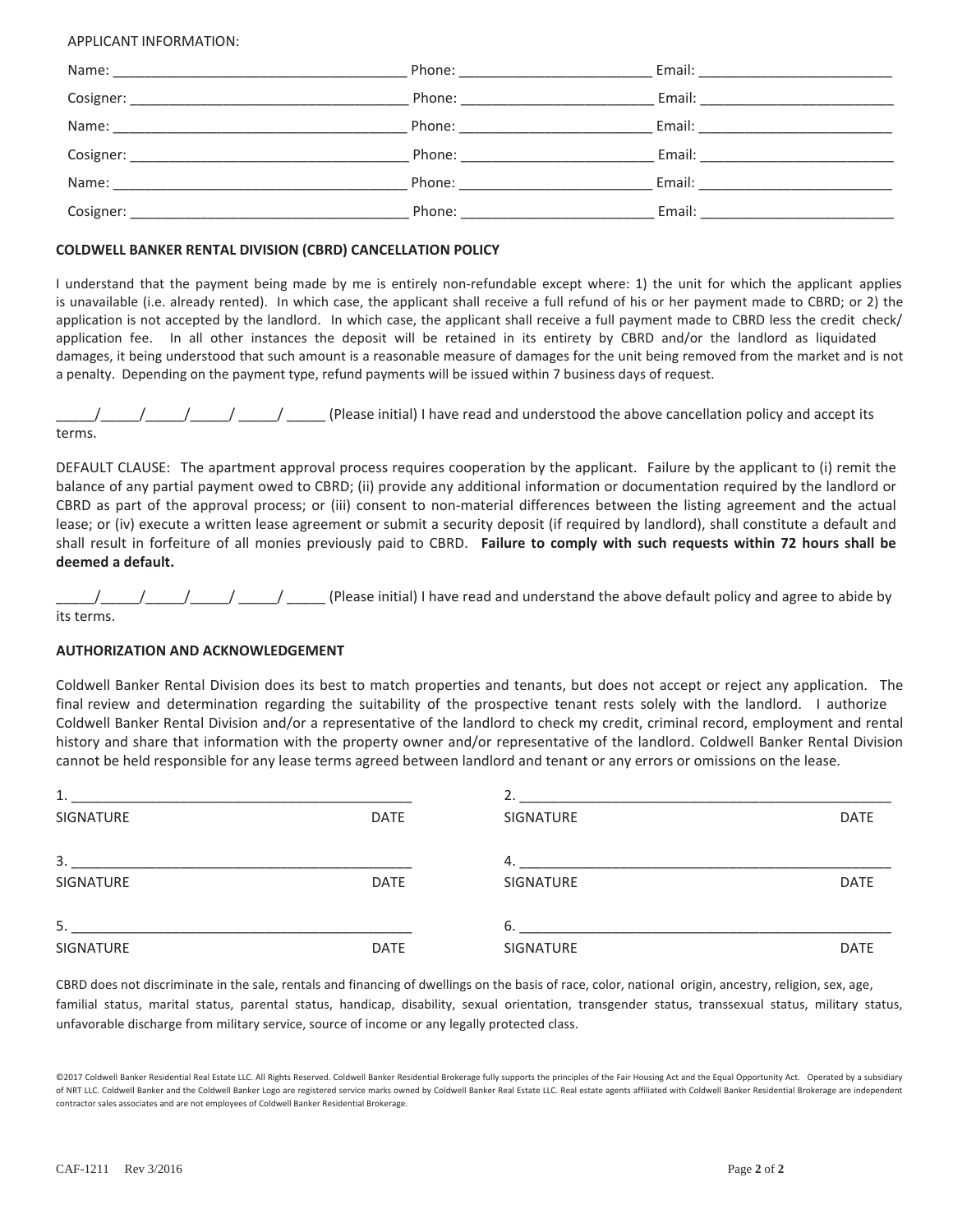

#### **COLDWELL BANKER RESIDENTIAL BROKERAGE** 5114 MAIN STREET, DOWNERS GROVE, IL 60515

C: 630-660-1292 O: 1-630-964-9696 F: 1-781-609-0654

W: [http://victorlopez.cbintouch.com](http://victorlopez.cbintouch.com/) E: [victor.lopez@cbexchange.com](mailto:victor.lopez@cbexchange.com)

## **MOVING CHECK LIST**

**SERVICE COMPANIES PHONE NUMBER WEBSITE**

#### **UTILITY COMPANIES:**

| <b>COMED</b><br><b>PEOPLES GAS</b>                            | 1-800-334-7661<br>1-866-556-6001                   |                                                        | https://www.comed.com/Pages/default.aspx<br>https://myaccount.peoplesgasdelivery.com/Customer/JSP/myacct_signon.jsp?lg=null |
|---------------------------------------------------------------|----------------------------------------------------|--------------------------------------------------------|-----------------------------------------------------------------------------------------------------------------------------|
| <b>NICOR GAS</b>                                              | 1-888-642-6748                                     | http://nicorgas.aglr.com/                              |                                                                                                                             |
| <b>WATER &amp; GARBAGE:</b>                                   |                                                    |                                                        |                                                                                                                             |
| <b>CITY OF CHICAGO</b>                                        | 1-312-744-4426                                     |                                                        | http://www.cityofchicago.org/city/en/depts/water/provdrs/cust_serv.html                                                     |
| <b>MOVERS:</b>                                                |                                                    |                                                        |                                                                                                                             |
| <b>UHAUL</b>                                                  | 1-800-789-3638                                     | http://www.uhaul.com/                                  |                                                                                                                             |
| <b>STORAGE COMPANIES:</b>                                     |                                                    |                                                        |                                                                                                                             |
| <b>PUBLIC STORAGE</b>                                         | 1-800-688-8057                                     |                                                        | http://www.publicstorage.com/illinois/self-storage-chicago-il/                                                              |
| <b>FURNITURE RENTAL COMPANIES:</b>                            |                                                    |                                                        |                                                                                                                             |
| <b>CORT FURNITURE RENTAL</b><br><b>BROOK FURNITURE RENTAL</b> | 1-888-360-2678<br>1-877-285-7368                   | http://www.cort.com/<br>http://www.bfr.com/            |                                                                                                                             |
| <b>CHANGE OF ADDRESS:</b>                                     |                                                    |                                                        |                                                                                                                             |
| <b>POST OFFICE</b>                                            | 1-800-275-8777                                     | https://tools.usps.com/go/POLocatorAction!input.action |                                                                                                                             |
| <b>DMV</b>                                                    | 1-800-252-8980                                     |                                                        | http://www.cyberdriveillinois.com/                                                                                          |
|                                                               | <b>CABLE/SATELITE/INTERNET SERVICE PROVIDERS:</b>  |                                                        |                                                                                                                             |
| <b>COMCAST</b><br><b>DIRECT TV</b><br><b>ATT</b>              | 1-800-934-6489<br>1-877-500-7069<br>1-800-288-2020 | http://www.direct.tv/                                  | http://www.comcast.com/customer-home                                                                                        |
| <b>RCN CHICAGO</b>                                            | 1-800-RING-RCN                                     |                                                        | http://www.att.com/shop/internet/internet-service.html#fbid=G9wULVVejW9<br>http://www.rcn.com/chicago/high-speed-internet   |
|                                                               |                                                    |                                                        | REALTOR / BROKER ASSOCIATE / NOTARY PUBLIC: BUY & SELL HOMES AND RENTAL SERVICES                                            |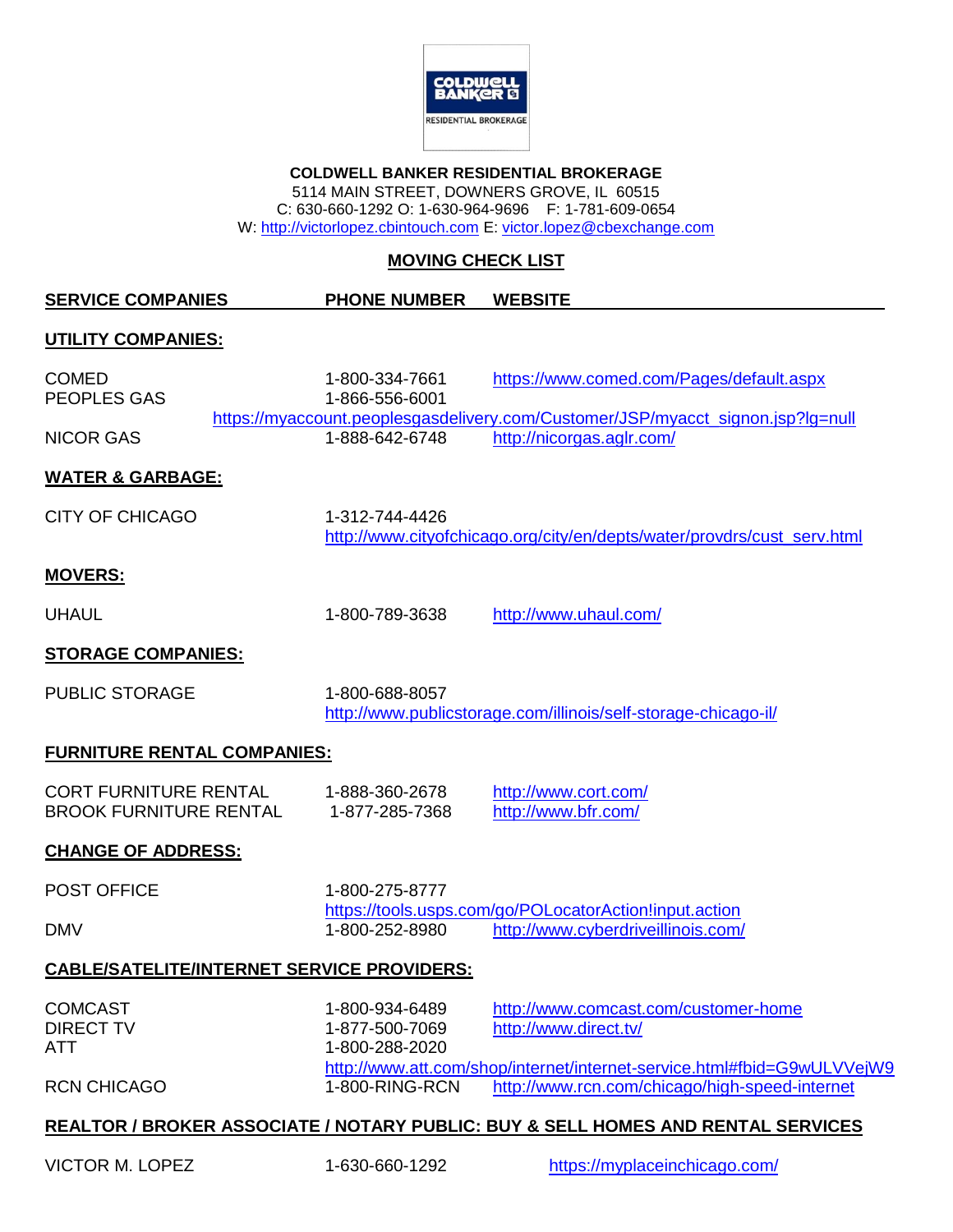



## **FURNACE FILTER REPLACEMENT HISTORY CHART**

## **UNIT ADDRESS:**\_\_\_\_\_\_\_\_\_\_\_\_\_\_\_\_\_\_\_\_\_\_\_\_\_\_\_\_\_\_\_\_\_\_\_\_\_\_\_\_\_\_\_\_\_**CITY:**\_\_\_\_\_\_\_\_\_\_\_\_\_\_\_\_\_\_\_\_**ST**\_\_\_\_

## MOVE IN DATE: FURNACE FILTER DIMENSIONS L X W X H :

## **FILTER REPLACEMENT GENERAL INSTRUCTIONS:**

**AS A RULE OF THUMB** - REPLACE YOUR FURNACE FILTER EVERY 3 MONTHS STARTING WITH THE FIRST DAY YOU MOVE INTO YOUR APARTMENT. ON YOUR SMART PHONE UNDER CALENDAR, INSERT FURNACE FILTER RE-PLACEMENT REMINDER DATES OR IN YOUR CONTACTS ON YOUR SMART PHONE YOU CAN WRITE AND SAVE FOR EXAMPLE YOU MOVE IN 1/20/2016 SO WRITE 'REPLACE FURNACE FILTER 1/20/2019 4/20/2019 7/20/2019 10/20/2019', EASY ENOUGH? SO YOU CAN SEARCH APPOINTMENT DATES LIKE 'VICTOR 3313 10:30AM 1/16/2019' EASILY BY SEARCHING THROUGH YOUR SMARTPHONE CONTACT LIST BY TYPING '1/16/2019'.

| <b>HOW MUCH DOES THE FURNACE FILTER COST:</b>                                                          | <b>PURCHASE DATE:</b> |
|--------------------------------------------------------------------------------------------------------|-----------------------|
| <b>FOR RENTERS:</b><br>WHOSE RESPONSIBLE FOR REPLACING FURNACE FILTER? TENANT OR LANDLORD (CIRCLE ONE) |                       |
| <b>FURNACE SERVICE NAME:</b>                                                                           | <b>PHONE:</b>         |

| $7 \longrightarrow 8 \longrightarrow 9 \longrightarrow$ |  |
|---------------------------------------------------------|--|
| $10$ $12$                                               |  |
| $13$ $ 14$ $ 16$                                        |  |
| $17$ $18$ $19$                                          |  |
| 20 $\boxed{20}$   21 $\boxed{22}$   22 $\boxed{22}$     |  |
| $23$ 23                                                 |  |
|                                                         |  |
| $29$   30   31   31                                     |  |
| $32$ $ 33$ $ 34$                                        |  |

TAPE THIS CHART ONTO FURNACE OR WALL NEAR FURNACE TO KEEP TRACK OF FILTER REPLACEMENT HISTORY

Created 9/29/2019 by Victor M. Lopez Broker Associate / Realtor